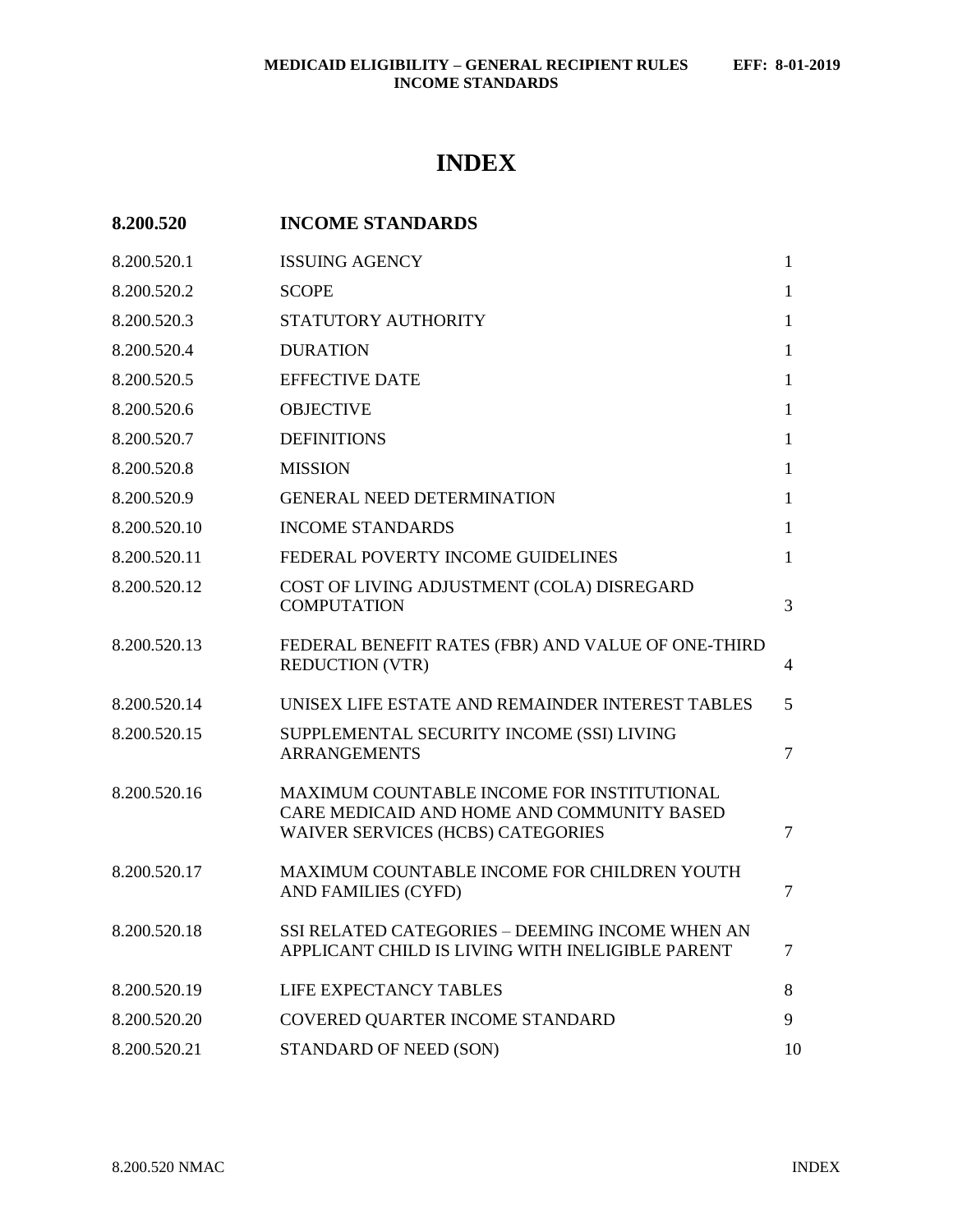### **TITLE 8 SOCIAL SERVICES CHAPTER 200 MEDICAID ELIGIBILITY - GENERAL RECIPIENT RULES PART 520 INCOME STANDARDS**

<span id="page-1-0"></span>**8.200.520.1 ISSUING AGENCY:** New Mexico Human Services Department (HSD). [8.200.520.1 NMAC - Rp, 8.200.520.1 NMAC, 8/28/2015]

<span id="page-1-1"></span>**8.200.520.2 SCOPE:** The rule applies to the general public. [8.200.520.2 NMAC - Rp, 8.200.520.2 NMAC, 8/28/2015]

<span id="page-1-2"></span>**8.200.520.3 STATUTORY AUTHORITY:** The New Mexico medicaid program and other health care programs are administered pursuant to regulations promulgated by the federal department of health and human services under Title XIX of the Social Security Act as amended or by state statute. See Section 27-1-12 et seq. NMSA 1978.

[8.200.520.3 NMAC - Rp, 8.200.520.3 NMAC, 8/28/2015]

<span id="page-1-3"></span>**8.200.520.4 DURATION:** Permanent.

[8.200.520.4 NMAC - Rp, 8.200.520.4 NMAC, 8/28/2015]

<span id="page-1-4"></span>**8.200.520.5 EFFECTIVE DATE:** August 28, 2015, unless a later date is cited at the end of a section. [8.200.520.5 NMAC - Rp, 8.200.520.5 NMAC, 8/28/2015]

<span id="page-1-5"></span>**8.200.520.6 OBJECTIVE:** The objective of this rule is to provide specific instructions when determining eligibility for the medicaid program and other health care programs. Generally, applicable eligibility rules are detailed in the medical assistance division (MAD) eligibility policy manual, specifically 8.200.400 NMAC, *General Medicaid Eligibility*. Processes for establishing and maintaining MAD eligibility are detailed in the income support division (ISD) general provisions 8.100 NMAC, *General Provisions for Public Assistance Programs*. [8.200.520.6 NMAC - Rp, 8.200.520.6 NMAC, 8/28/2015]

# <span id="page-1-6"></span>**8.200.520.7 DEFINITIONS: [RESERVED]**

# <span id="page-1-7"></span>**8.200.520.8 MISSION: [RESERVED]**

[8.200.520.8 NMAC - Rp, 8.200.520.8 NMAC, 8/28/2015; Repealed/E, 4/1/2016]

<span id="page-1-8"></span>**8.200.520.9 GENERAL NEED DETERMINATION:** To be medical assistance division (MAD) eligible, an applicant or a re-determining eligible recipient must meet specific income and as applicable, resource standards. [8.200.520.9 NMAC - Rp, 8.200.520.9 NMAC, 8/28/2015]

<span id="page-1-9"></span>**8.200.520.10 INCOME STANDARDS:** This part contains the federal income poverty rate tables for use with all eligibility categories, cost of living (COLA) disregard calculations and other applicable income tables. [8.200.520.10 NMAC - Rp, 8.200.520.10 NMAC, 8/28/2015]

# <span id="page-1-10"></span>**8.200.520.11 FEDERAL POVERTY INCOME GUIDELINES:**

| А. | One hundred percent federal poverty limits (FPL): |                                                           |  |
|----|---------------------------------------------------|-----------------------------------------------------------|--|
|    | Size of budget group                              | FPL per month                                             |  |
|    |                                                   | \$1,041                                                   |  |
|    |                                                   | \$1,410                                                   |  |
|    | 3                                                 | \$1,778                                                   |  |
|    | $\overline{4}$                                    | \$2,146                                                   |  |
|    | 5                                                 | \$2,515                                                   |  |
|    | 6                                                 | \$2,883                                                   |  |
|    |                                                   | \$3,251                                                   |  |
|    | 8                                                 | \$3,620                                                   |  |
|    |                                                   | Add \$369 for each additional person in the budget group. |  |

\*Use only these two standards for the qualified medicare beneficiary (QMB) program.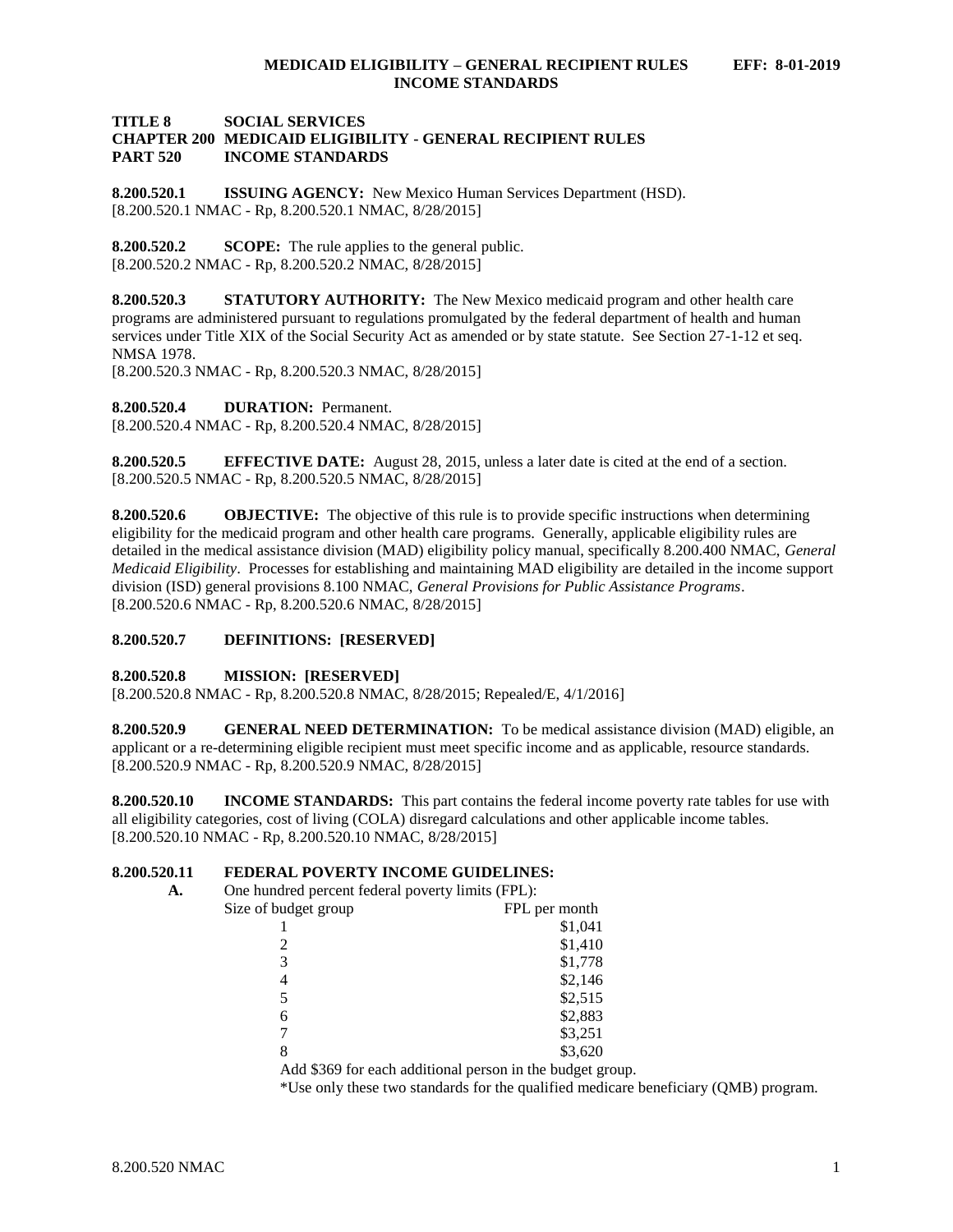**B.** One hundred twenty percent FPL: This income level is used only in the determination of the maximum income limit for specified low income medicare beneficiaries (SLIMB) applicants or eligible recipients.

Applicant or eligible recipient Amount

1 Individual At least \$1,041 per month but no more than \$1,249 per month.

2 Couple At least \$1,410 per month but no more than \$1,691 per month.

applicant with an ineligible spouse when income is deemed. **C.** One hundred thirty-three percent FPL:

| $\sigma$ one handled three $\mu$ and $\sigma$ percent $\sigma$ is $\sigma$ . |               |
|------------------------------------------------------------------------------|---------------|
| Size of budget group                                                         | FPL per month |
|                                                                              | \$1,385       |
|                                                                              | \$1,875       |
| 3                                                                            | \$2,365       |
| 4                                                                            | \$2,854       |
| 5                                                                            | \$3,344       |
| 6                                                                            | \$3,834       |
|                                                                              | \$4,324       |
|                                                                              | \$4,814       |
| .                                                                            |               |

Add \$490 for each additional person in the budget group.

**D.** One hundred thirty-five percent FPL: This income level is used only in the determination of the maximum income limit for a qualified individual 1 (QI1) applicant or eligible recipient. For purposes of this eligibility calculation, "couple" means an applicant couple or an applicant with an ineligible spouse when income is deemed. The following income levels apply:

|    | Applicant or eligible recipient                           | Amount                                                         |
|----|-----------------------------------------------------------|----------------------------------------------------------------|
|    | Individual                                                | At least \$1,249 per month but no more than \$1,406 per month. |
|    | 2<br>Couple                                               | At least \$1,691 per month but no more than \$1,903 per month. |
| E. | One hundred eighty-five percent FPL:                      |                                                                |
|    | Size of budget group                                      | FPL per month                                                  |
|    | 1                                                         | \$1,926                                                        |
|    |                                                           | \$2,607                                                        |
|    | $\frac{2}{3}$                                             | \$3,289                                                        |
|    | $\overline{\mathcal{L}}$                                  | \$3,970                                                        |
|    | 5                                                         | \$4,652                                                        |
|    | 6                                                         | \$5,333                                                        |
|    | 7                                                         | \$6,015                                                        |
|    | 8                                                         | \$6,696                                                        |
|    | Add \$681 for each additional person in the budget group. |                                                                |
| F. | Two hundred percent FPL:                                  |                                                                |
|    | Size of budget group                                      | FPL per month                                                  |
|    | 1                                                         | \$2,082                                                        |
|    | $\overline{c}$                                            | \$2,819                                                        |
|    | 3                                                         | \$3,555                                                        |
|    | $\overline{\mathcal{L}}$                                  | \$4,292                                                        |
|    | 5                                                         | \$5,029                                                        |
|    | 6                                                         | \$5,765                                                        |
|    | $\overline{7}$                                            | \$6,502                                                        |
|    | 8                                                         | \$7,239                                                        |
|    | Add \$737 for each additional person in the budget group. |                                                                |
| G. | Two hundred thirty-five percent FPL:                      |                                                                |
|    | Size of budget group                                      | FPL per month                                                  |
|    | 1                                                         | \$2,446                                                        |
|    | $\overline{c}$                                            | \$3,312                                                        |
|    | 3                                                         | \$4,178                                                        |
|    | $\overline{\mathcal{L}}$                                  | \$5,043                                                        |
|    | 5                                                         | \$5,909                                                        |
|    | $\sqrt{6}$                                                | \$6,774                                                        |
|    | $\overline{7}$                                            | \$7,640                                                        |

For purposes of this eligibility calculation, "couple" means an applicant couple or an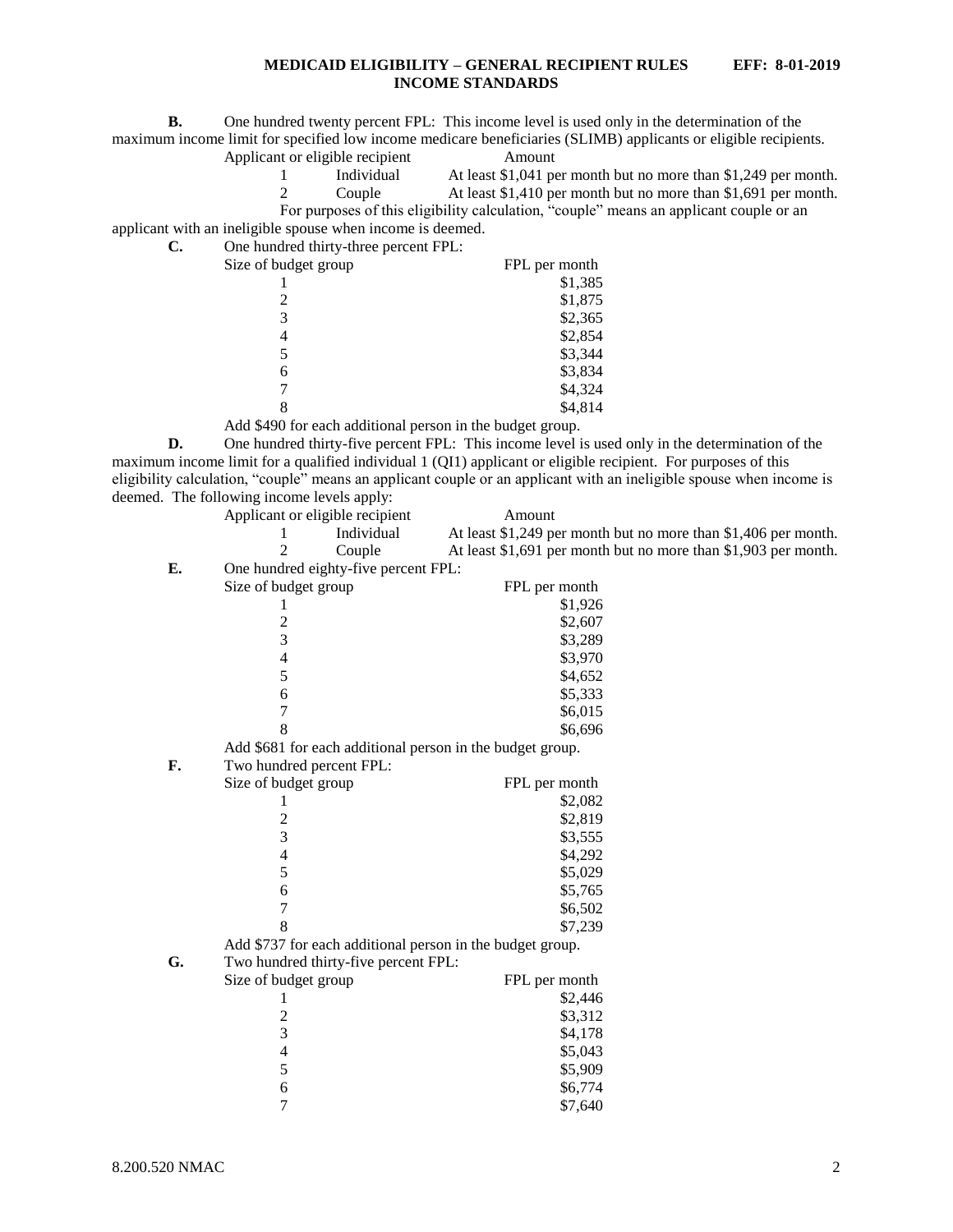|    |                                                           | \$8,506       |
|----|-----------------------------------------------------------|---------------|
|    | Add \$866 for each additional person in the budget group. |               |
| Н. | Two hundred fifty percent FPL:                            |               |
|    | Size of budget group                                      | FPL per month |
|    |                                                           | \$2603        |

|   | \$2,603 |
|---|---------|
| 2 | \$3,523 |
| 3 | \$4,444 |
| 4 | \$5,365 |
| 5 | \$6,286 |
| 6 | \$7,207 |
| 7 | \$8,128 |
| 8 | \$9,048 |

Add \$920 for each additional person in the budget group.

[8.200.520.11 NMAC - Rp, 8.200.520.11 NMAC, 8/28/2015; A/E, 4/1/2016; A/E, 9/14/2017; A, 2/1/2018; A/E, 5/17/2018; A, 9/11/2018; A/E, 4/11/2019; A, 7/30/2019]

### <span id="page-3-0"></span>**8.200.520.12 COST OF LIVING ADJUSTMENT (COLA) DISREGARD COMPUTATION:** The

countable social security benefit without the COLA is calculated using the COLA increase table as follows: **A.** divide the current gross social security benefit by the COLA increase in the most current year; the result is the social security benefit before the COLA increase;

**B.** divide the result from Subsection A above by the COLA increase from the previous period or year; the result is the social security benefit before the increase for that period or year; and

**C.** repeat Subsection B above for each year, through the year that the applicant or eligible recipient received both social security benefits and supplemental security income (SSI); the final result is the countable social security benefit.

| COLA Increase and disregard table |                  |               |                    |  |  |  |
|-----------------------------------|------------------|---------------|--------------------|--|--|--|
|                                   | Period and year  | COLA increase | $=$ benefit before |  |  |  |
| $\mathbf{1}$                      | $2019$ Jan - Dec | 2.8           | Jan 19             |  |  |  |
| $\overline{2}$                    | 2018 Jan - Dec   | 2.0           | Jan 18             |  |  |  |
| $\overline{\mathbf{3}}$           | 2017 Jan - Dec   | 0.3           | Jan 17             |  |  |  |
| $\overline{\mathbf{4}}$           | 2016 Jan - Dec   | $\theta$      | Jan 16             |  |  |  |
| 5                                 | 2015 Jan - Dec   | 1.017         | Jan 15             |  |  |  |
| 6                                 | 2014 Jan - Dec   | 1.015         | Jan 14             |  |  |  |
| 7                                 | 2013 Jan - Dec   | 1.017         | Jan $13$           |  |  |  |
| 8                                 | 2012 Jan - Dec   | 1.037         | Jan 12             |  |  |  |
| 9                                 | 2011 Jan - Dec   | $\theta$      | Jan 11             |  |  |  |
| 10                                | 2010 Jan - Dec   | $\mathbf{1}$  | Jan 10             |  |  |  |
| 11                                | 2009 Jan - Dec   | $\mathbf{1}$  | Jan 09             |  |  |  |
| 12                                | 2008 Jan - Dec   | 1.058         | Jan 08             |  |  |  |
| 13                                | 2007 Jan - Dec   | 1.023         | Jan $07$           |  |  |  |
| 14                                | 2006 Jan - Dec   | 1.033         | Jan <sub>06</sub>  |  |  |  |
| 15                                | 2005 Jan - Dec   | 1.041         | Jan 05             |  |  |  |
| 16                                | 2004 Jan - Dec   | 1.027         | Jan 04             |  |  |  |
| 17                                | 2003 Jan - Dec   | 1.021         | Jan <sub>03</sub>  |  |  |  |
| 18                                | 2002 Jan - Dec   | 1.014         | Jan 02             |  |  |  |
| 19                                | 2001 Jan - Dec   | 1.026         | Jan 01             |  |  |  |
| 20                                | 2000 Jan - Dec   | 1.035         | Jan 00             |  |  |  |
| 21                                | 1999 Jan - Dec   | 1.025         | Jan 99             |  |  |  |
| 22                                | 1998 Jan - Dec   | 1.013         | Jan 98             |  |  |  |
| 23                                | 1997 Jan - Dec   | 1.021         | Jan 97             |  |  |  |
| 24                                | 1996 Jan - Dec   | 1.029         | Jan 96             |  |  |  |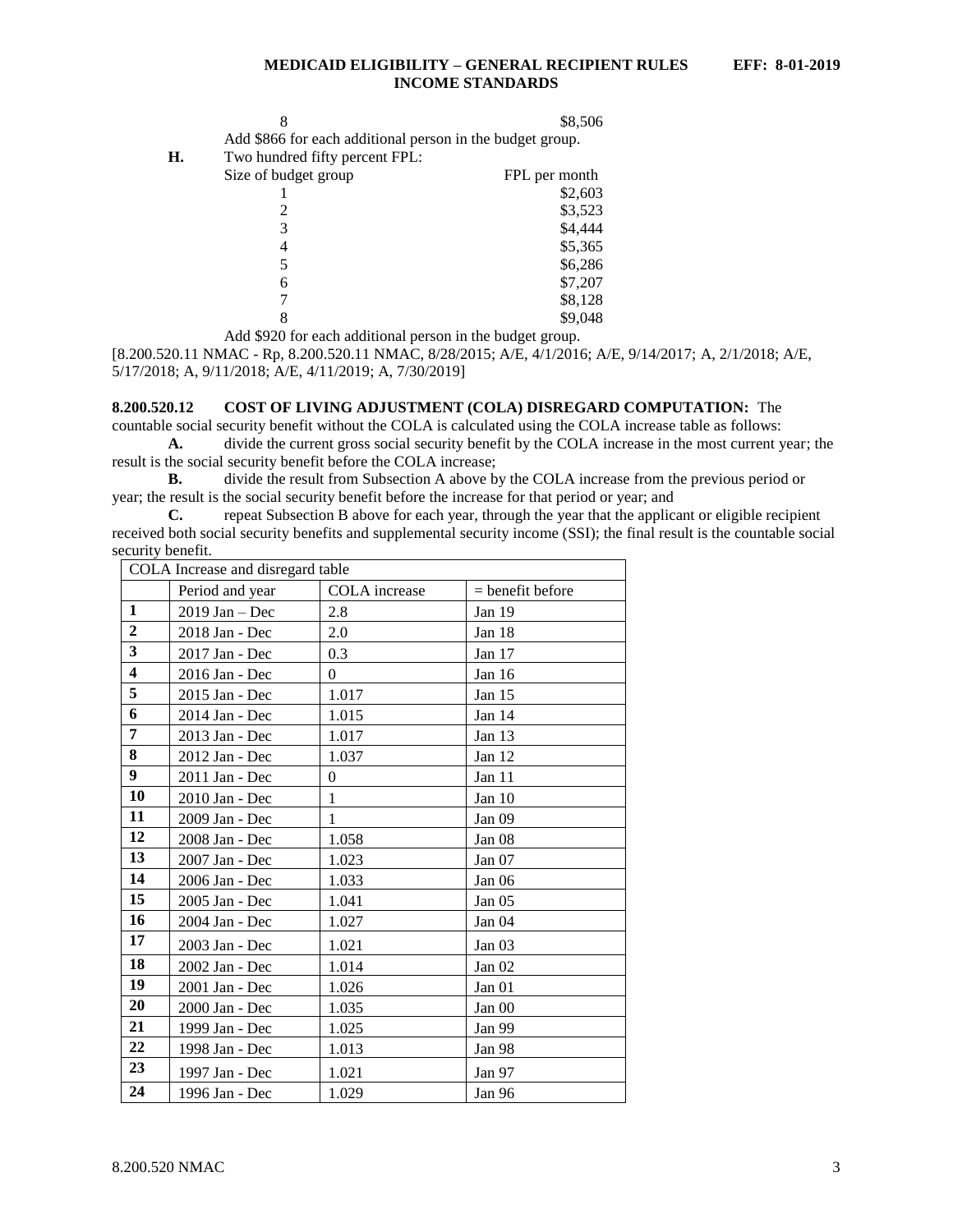| 25 | 1995 Jan - Dec      | 1.026 | Jan 95        |
|----|---------------------|-------|---------------|
| 26 | 1994 Jan - Dec      | 1.028 | Jan 94        |
| 27 | 1993 Jan - Dec      | 1.026 | Jan 93        |
| 28 | 1992 Jan - Dec      | 1.03  | Jan 92        |
| 29 | 1991 Jan - Dec      | 1.037 | Jan 91        |
| 30 | 1990 Jan - Dec      | 1.054 | Jan 90        |
| 31 | 1989 Jan - Dec      | 1.047 | Jan 89        |
| 32 | 1988 Jan - Dec      | 1.04  | Jan 88        |
| 33 | 1987 Jan - Dec      | 1.042 | Jan 87        |
| 34 | 1986 Jan - Dec      | 1.013 | Jan 86        |
| 35 | 1985 Jan - Dec      | 1.031 | Jan 85        |
| 36 | 1984 Jan - Dec      | 1.035 | Jan 84        |
| 37 | 1982 Jul - 1983 Dec | 1.035 | Jul 82        |
| 38 | 1981 Jul - 1982 Jun | 1.074 | <b>Jul 81</b> |
| 39 | 1980 Jul - 1981 Jun | 1.112 | <b>Jul 80</b> |
| 40 | 1979 Jul - 1980 Jun | 1.143 | Jul 79        |
| 41 | 1978 Jul - 1979 Jun | 1.099 | Jul 78        |
| 42 | 1977 Jul - 1978 Jun | 1.065 | Jul 77        |
| 43 | 1977 Apr - 1977 Jun | 1.059 | Apr 77        |

[8.200.520.12 NMAC - Rp, 8.200.520.12 NMAC, 8/28/2015; A/E, 1/1/2016; A/E, 3/1/2017; A/E, 5/17/2018; A, 9/11/2018; A, 4/11/2019; A, 7/30/2019]

<span id="page-4-0"></span>

| 8.200.520.13  |                  |                                                                                          | FEDERAL BENEFIT RATES (FBR) AND VALUE OF ONE-THIRD REDUCTION (VTR): |                       |                |           |
|---------------|------------------|------------------------------------------------------------------------------------------|---------------------------------------------------------------------|-----------------------|----------------|-----------|
| $\mathcal{N}$ | $L = 1: 1: 1: 1$ | $I$ <sub>n</sub> $\leftrightarrow$ $\leftrightarrow$ $\leftrightarrow$ $\leftrightarrow$ | Individual                                                          | $C_{\alpha}$ $\alpha$ | $I$ notitution | مامینه ۱۰ |

| Year              | Individual | Institution | Individual | Couple     | Institution | Couple     |
|-------------------|------------|-------------|------------|------------|-------------|------------|
|                   | <b>FBR</b> | <b>FBR</b>  | <b>VTR</b> | <b>FBR</b> | <b>FBR</b>  | <b>VTR</b> |
| $1/89$ to $1/90$  | \$368      | \$30        | \$122.66   | \$553      | \$60        | \$184.33   |
| $1/90$ to $1/91$  | \$386      | \$30        | \$128.66   | \$579      | \$60        | \$193.00   |
| $1/91$ to $1/92$  | \$407      | \$30        | \$135.66   | \$610      | \$60        | \$203.33   |
| $1/92$ to $1/93$  | \$422      | \$30        | \$140.66   | \$633      | \$60        | \$211.00   |
| $1/93$ to $1/94$  | \$434      | \$30        | \$144.66   | \$652      | \$60        | \$217.33   |
| $1/94$ to $1/95$  | \$446      | \$30        | \$148.66   | \$669      | \$60        | \$223.00   |
| $1/95$ to $1/96$  | \$458      | \$30        | \$152.66   | \$687      | \$60        | \$229.00   |
| $1/96$ to $1/97$  | \$470      | \$30        | \$156.66   | \$705      | \$60        | \$235.00   |
| $1/97$ to $1/98$  | \$484      | \$30        | \$161.33   | \$726      | \$60        | \$242.00   |
| 1/98 to 1/99      | \$494      | \$30        | \$164.66   | \$741      | \$60        | \$247.00   |
| $1/99$ to $1/00$  | \$500      | \$30        | \$166.66   | \$751      | \$60        | \$250.33   |
| $1/00$ to $1/01$  | \$512      | \$30        | \$170.66   | \$769      | \$60        | \$256.33   |
| $1/01$ to $1/02$  | \$530      | \$30        | \$176.66   | \$796      | \$60        | \$265.33   |
| $1/02$ to $1/03$  | \$545      | \$30        | \$181.66   | \$817      | \$60        | \$272.33   |
| $1/03$ to $1/04$  | \$552      | \$30        | \$184.00   | \$829      | \$60        | \$276.33   |
| $1/04$ to $1/05$  | \$564      | \$30        | \$188      | \$846      | \$60        | \$282.00   |
| $1/05$ to $1/06$  | \$579      | \$30        | \$193      | \$869      | \$60        | \$289.66   |
| $1/06$ to $1/07$  | \$603      | \$30        | \$201      | \$904      | \$60        | \$301.33   |
| $1/07$ to $1/08$  | \$623      | \$30        | \$207.66   | \$934      | \$60        | \$311.33   |
| $1/08$ to $1/09$  | \$637      | \$30        | \$212.33   | \$956      | \$60        | \$318.66   |
| $1/09$ to $1/10$  | \$674      | \$30        | \$224.66   | \$1,011    | \$60        | \$337      |
| $1/10$ to $1/11$  | \$674      | \$30        | \$224.66   | \$1,011    | \$60        | \$337      |
| $1/11$ to $1/12$  | \$674      | \$30        | \$224.66   | \$1,011    | \$60        | \$337      |
| $1/12$ to $1/13$  | \$698      | \$30        | \$232.66   | \$1,048    | \$60        | \$349.33   |
| $1/13$ to $1/14$  | \$710      | \$30        | \$237      | \$1,066    | \$60        | \$355      |
| $1/14$ to $1/15$  | \$721      | \$30        | \$240      | \$1082     | \$60        | \$361      |
| $1/15$ to $12/15$ | \$733      | \$30        | \$244      | \$1.100    | \$60        | \$367      |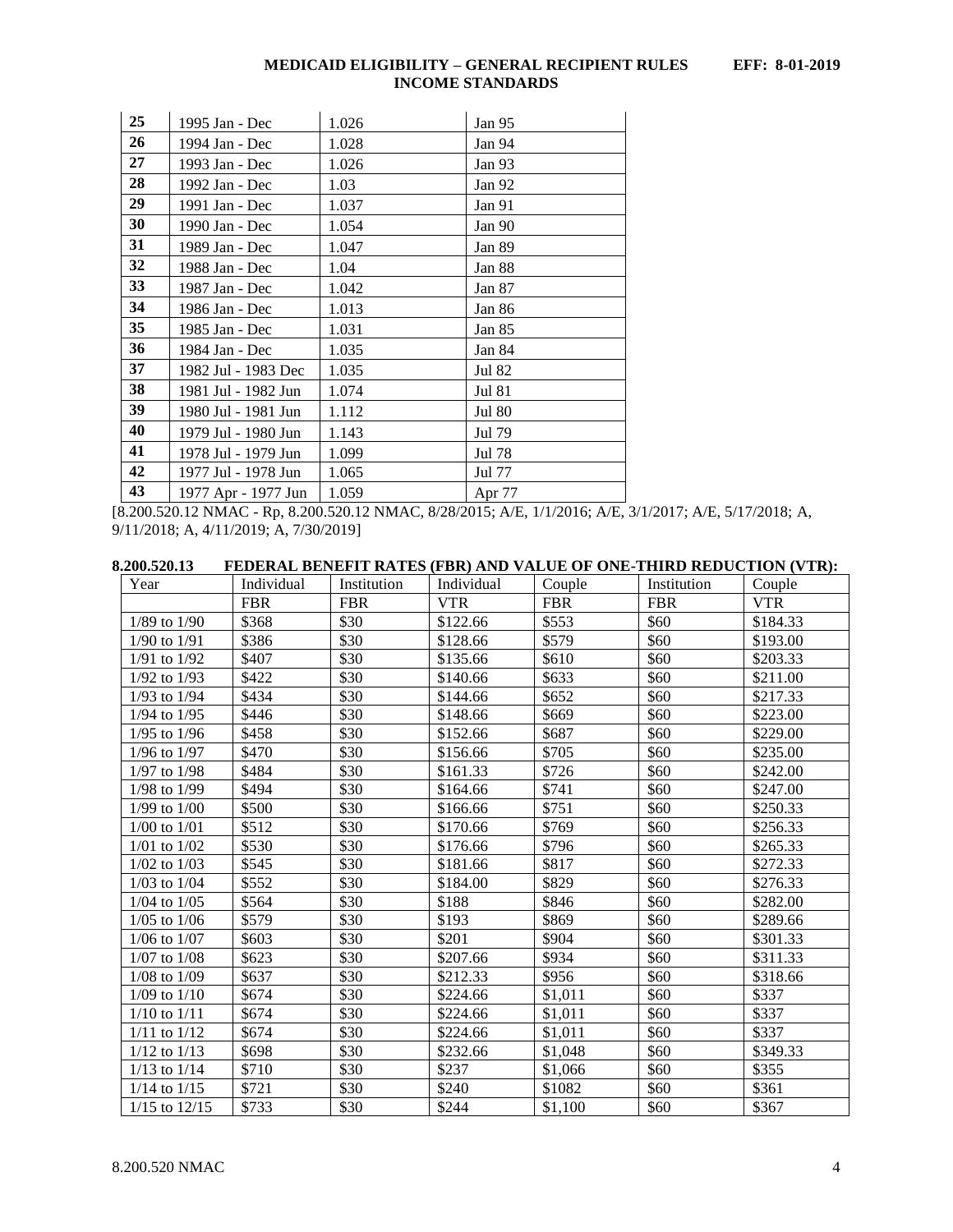| $1/16$ to $12/16$ | \$733 | \$30 | \$244 | \$1,100 | \$60 | \$367 |
|-------------------|-------|------|-------|---------|------|-------|
| $1/17$ to $12/17$ | \$735 | \$30 | \$245 | \$1,103 | \$60 | \$368 |
| $1/18$ to $12/18$ | \$750 | \$30 | \$250 | \$1,125 | \$60 | \$375 |
| $1/19$ to $12/19$ | \$771 | \$30 | \$257 | \$1,157 | \$60 | \$386 |

**A.** Ineligible child deeming allocation is \$386.

**B.** Part B premium is \$135.50 per month.<br>**C.** VTR (value of one third reduction) is u

**C.** VTR (value of one third reduction) is used when an individual or a couple lives in the household of another and receives food and shelter from the household or when the individual or the couple is living on his or her own household but receiving support and maintenance from others.

**D.** The SSI resource standard is \$2000 for an individual and \$3000 for a couple.

[8.200.520.13 NMAC - Rp, 8.200.520.13 NMAC, 8/28/2015; A/E, 1/1/2016; A/E, 3/1/2017; A/E, 5/17/2018; A, 9/11/2018; A/E, 4/11/2019; A, 7/30/2019]

# <span id="page-5-0"></span>**8.200.520.14 UNISEX LIFE ESTATE AND REMAINDER INTEREST TABLES:**

| Age              | Life Estate | Remainder |
|------------------|-------------|-----------|
| $\boldsymbol{0}$ | .97188      | .02812    |
| $\mathbf 1$      | .98988      | .01012    |
| $\overline{c}$   | .99017      | .00983    |
| 3                | .99008      | .00992    |
| $\overline{4}$   | .98981      | .01019    |
| 5                | .98938      | .01062    |
| 6                | .98884      | .01116    |
| $\overline{7}$   | .98822      | .01178    |
| 8                | .98748      | .01252    |
| 9                | .98663      | .01337    |
| 10               | .98565      | .01435    |
| 11               | .98453      | .01547    |
| 12               | .98329      | .01671    |
| 13               | .98198      | .01802    |
| 14               | .98066      | .01934    |
| 15               | .97937      | .02063    |
| 16               | .97815      | .02185    |
| 17               | .97700      | .02300    |
| 18               | .97590      | .02410    |
| 19               | .97480      | .02520    |
| 20               | .97365      | .02635    |
| 21               | .97245      | .02755    |
| 22               | .97120      | .02880    |
| 23               | .96986      | .03014    |
| 24               | .96841      | .03159    |
| 25               | .96678      | .03322    |
| 26               | .96495      | .03505    |
| 27               | .96290      | .03710    |
| 28               | .96062      | .03938    |
| 29               | .95813      | .04187    |
| 30               | .95543      | .04457    |
| 31               | .95243      | .04746    |
| 32               | .94942      | .05058    |
| 33               | .94608      | .05392    |
| 34               | .94250      | .05750    |
| 35               | .93868      | .06132    |
| 36               | .93460      | .06540    |
| 37               | .93026      | .06974    |
| 38               | .92567      | .07433    |
| 39               | .92083      | .07917    |
| 40               | .91571      | .08429    |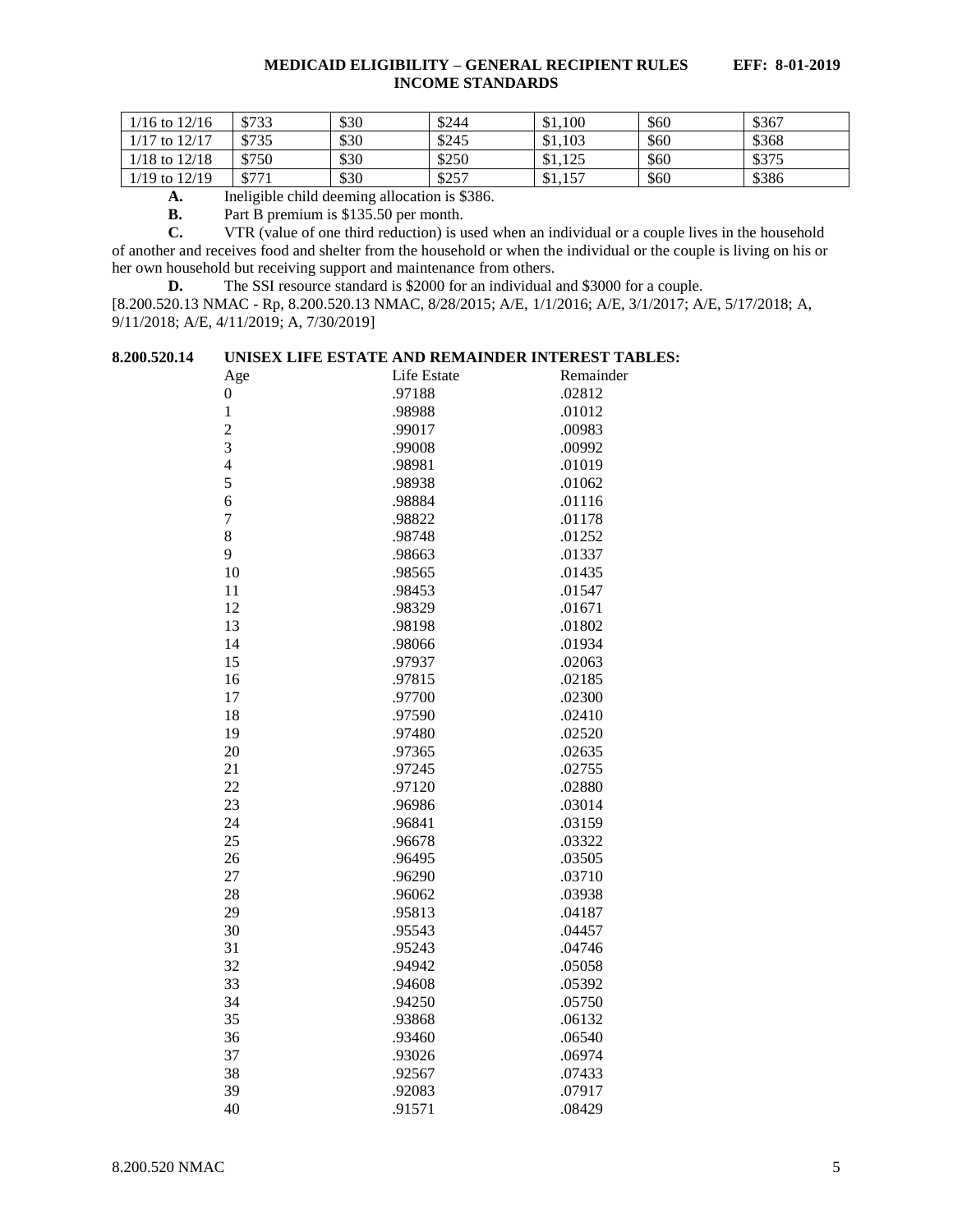| 41 | .91030 | .08970 |
|----|--------|--------|
| 42 | .90457 | .09543 |
| 43 | .89855 | .10145 |
| 44 | .89221 | .10779 |
| 45 | .88558 | .11442 |
| 46 | .87863 | .12137 |
| 47 | .87137 | .12863 |
|    |        |        |
| 48 | .86374 | .13626 |
| 49 | .85578 | .14422 |
| 50 | .84743 | .15257 |
| 51 | .83674 | .16126 |
| 52 | .82969 | .17031 |
| 53 | .82028 | .17972 |
| 54 | .81054 | .18946 |
| 55 | .80046 | .19954 |
| 56 | .79006 | .20994 |
|    |        |        |
| 57 | .77931 | .22069 |
| 58 | .76822 | .23178 |
| 59 | .75675 | .24325 |
| 60 | .74491 | .25509 |
| 61 | .73267 | .26733 |
| 62 | .72002 | .27998 |
| 63 | .70696 | .29304 |
| 64 | .69352 | .30648 |
| 65 | .67970 | .32030 |
|    |        |        |
| 66 | .66551 | .33449 |
| 67 | .65098 | .34902 |
| 68 | .63610 | .36690 |
| 69 | .62086 | .37914 |
| 70 | .60522 | .39478 |
| 71 | .58914 | .41086 |
| 72 | .57261 | .42739 |
| 73 | .55571 | .44429 |
| 74 | .53862 | .46138 |
| 75 | .52149 | .47851 |
|    |        |        |
| 76 | .50441 | .49559 |
| 77 | .48742 | .51258 |
| 78 | .47049 | .52951 |
| 79 | .45357 | .54643 |
| 80 | .43659 | .56341 |
| 81 | .41967 | .58033 |
| 82 | .42095 | .59705 |
| 83 | .38642 | .61358 |
| 84 | .36998 | .63002 |
| 85 | .35359 | .64641 |
|    |        |        |
| 86 | .33764 | .66236 |
| 87 | .32262 | .67738 |
| 88 | .30859 | .69141 |
| 89 | .29526 | .70474 |
| 90 | .28221 | .71779 |
| 91 | .26955 | .73045 |
| 92 | .25771 | .74229 |
| 93 | .24692 | .75308 |
| 94 |        | .76272 |
|    | .23728 |        |
| 95 | .22887 | .77113 |
| 96 | .22181 | .77819 |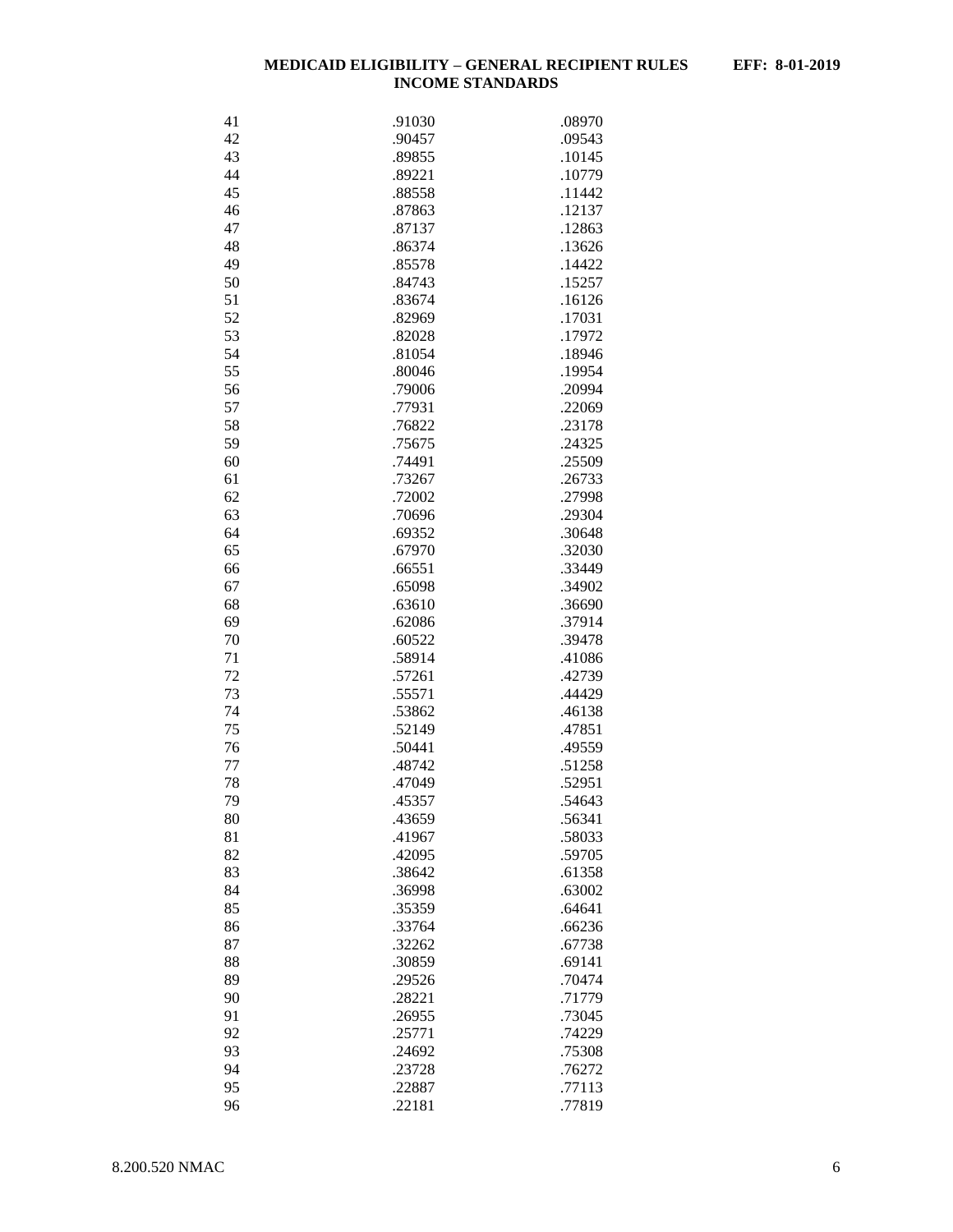| 97  | .21550 | .78450 |
|-----|--------|--------|
| 98  | .21000 | .79000 |
| 99  | .20486 | .79514 |
| 100 | .19975 | .80025 |
| 101 | .19532 | .80468 |
| 102 | .19054 | .80946 |
| 103 | .18437 | .81563 |
| 104 | .17856 | .82144 |
| 105 | .16962 | .83038 |
| 106 | .15488 | .84512 |
| 107 | .13409 | .86591 |
| 108 | .10068 | .89932 |
| 109 | .04545 | .95455 |

[8.200.520.14 NMAC - Rp, 8.200.520.14 NMAC, 8/28/2015]

#### <span id="page-7-0"></span>**8.200.520.15 SUPPLEMENTAL SECURITY INCOME (SSI) LIVING ARRANGEMENTS:**

**A.** Individual living in his or her own household who own or rent:

Payment amount: \$771 Individual \$1,157 Couple

**B.** Individual receiving support and maintenance payments: For an individual or couple living in his or her own household, but receiving support and maintenance from others (such as food, shelter or clothing), subtract the value of one third reduction (VTR).

 $$1,157 - $386 = $771$  Couple **C.** Individual or couple living household of another: For an individual or couple living in another person's household and not contributing his or her pro-rata share of household expenses, subtract the VTR.

Payment amount:  $$771 - $257 = $514$  Individual

- Payment amount:  $$771 $257 = $514$  Individual  $$1,157 - $386 = $771$  Couple
- **D.** Child living in home with his or her parent:

Payment amount: \$771

**E.** Individual in institution:

Payment amount: \$30.00

[8.200.520.15 NMAC - Rp, 8.200.520.15 NMAC, 8/28/2015; A/E, 3/1/2017; A/E, 5/17/2018; A, 9/11/2018; A/E, 4/11/2019; A, 7/30/2019]

# <span id="page-7-1"></span>**8.200.520.16 MAXIMUM COUNTABLE INCOME FOR INSTITUTIONAL CARE MEDICAID AND HOME AND COMMUNITY BASED WAIVER SERVICES (HCBS) CATEGORIES:** Effective January 1,

**2019**, the maximum countable monthly income standard for institutional care medicaid and the home and community based waiver categories is \$2,313.

[8.200.520.16 NMAC - Rp, 8.200.520.16 NMAC, 8/28/2015; A/E, 3/1/2017; A/E, 5/17/2018; A, 9/11/2018; A/E, 4/11/2019; A, 7/30/2019]

# <span id="page-7-2"></span>**8.200.520.17 MAXIMUM COUNTABLE INCOME FOR CHILDREN YOUTH AND FAMILIES**

**(CYFD):** Effective July 1, 1995, the maximum countable monthly income standard for CYFD medicaid is \$231.00. [8.200.520.17 NMAC - Rp, 8.200.520.17 NMAC, 8/28/2015]

# <span id="page-7-3"></span>**8.200.520.18 SSI RELATED CATEGORIES - DEEMING INCOME WHEN AN APPLICANT CHILD IS LIVING WITH INELIGIBLE PARENT:**

- **A.** Monthly computation:
	- **(1)** total gross unearned income of parent;

**(2)** deduct living allowance for ineligible child and SSI-eligible sponsored alien (one half of the monthly SSI FBR LA code  $A^*$ ) for each ineligible child/SSI-eligible sponsored alien);

- **(3)** subtotal;
- **(4)** deduct \$20.00 general income exclusion 20.00;
- **(5)** unearned income subtotal;
- **(6)** total gross earned income of parent;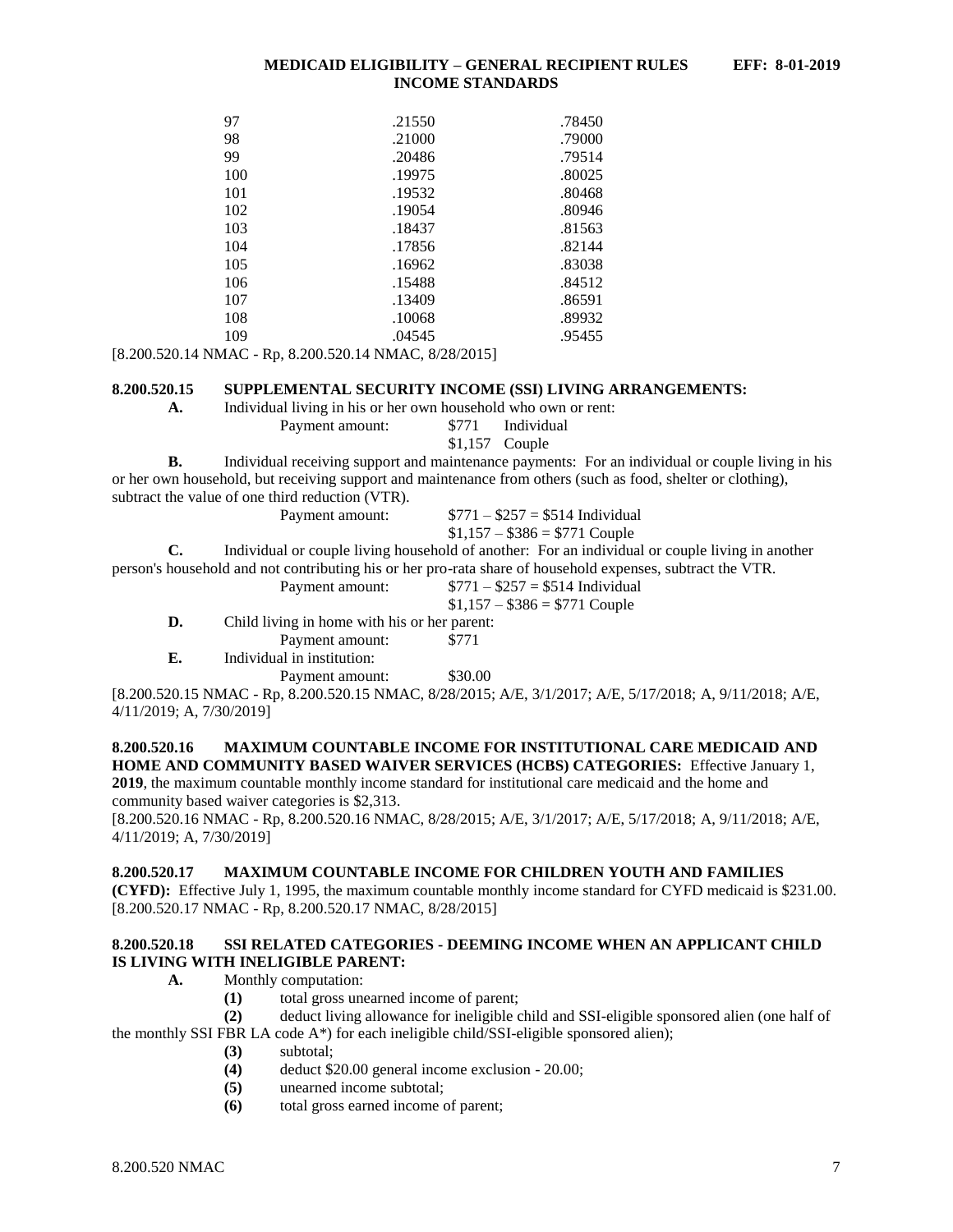**(7)** deduct any remaining allocation for ineligible child and/or SSI-eligible sponsored alien; see Paragraph (2) above;

**(8)** subtotal;

**(9)** deduct any remaining portion of the \$20.00 general income exclusion only if not already totally deducted in Paragraph (4) above;

- **(10)** subtotal;
- **(11)** deduct \$65.00; do not apply this deduction if the only income is unearned 65.00;
- **(12)** subtotal;

**(13)** subtract one-half of Paragraph (12); do not apply this deduction if the only income is

unearned;

- **(14)** earned income subtotal;
- **(15)** total of Paragraph (5) plus Paragraph (14);

**(16)** deduct parental allocation (1 parent = SSI FBR for an individual LA code  $A^*$ ) (2 parents  $=$  SSI FBR for an eligible couple LA code A\*);

**(17)** income deemed to applicant child; if there is more than one applicant child, divide this amount equally between the children: **\*** LA Code A = the full SSI FBR for an individual or a couple.

**B.** If the deemed income plus the applicant child's separate income exceeds the income standard for an individual, the applicant child is not eligible for that month.

[8.200.520.18 NMAC - Rp, 8.200.520.18 NMAC, 8/28/2015]

# <span id="page-8-0"></span>**8.200.520.19 LIFE EXPECTANCY TABLES:**

| Life       |                                 | Life       |                         | Life       |
|------------|---------------------------------|------------|-------------------------|------------|
| expectancy | Age                             | expectancy | Age                     | expectancy |
| 71.80      | 40                              | 35.05      | 80                      | 6.98       |
| 71.53      | 41                              | 34.15      | 81                      | 6.59       |
| 70.58      | 42                              | 33.26      | 82                      | 6.21       |
| 69.62      | 43                              | 32.37      | 83                      | 5.85       |
| 68.65      | 44                              | 31.49      | 84                      | 5.51       |
| 67.67      | 45                              | 30.61      | 85                      | 5.19       |
| 66.69      | 46                              | 29.74      | 86                      | 4.89       |
| 65.71      | 47                              | 28.88      | 87                      | 4.61       |
|            | 48                              | 28.02      | 88                      | 4.34       |
| 63.74      | 49                              | 27.17      | 89                      | 4.09       |
| 62.75      | 50                              | 26.32      | 90                      | 3.86       |
| 61.76      | 51                              | 25.48      | 91                      | 3.64       |
| 60.78      | 52                              | 24.65      | 92                      | 3.43       |
| 59.79      | 53                              | 23.82      | 93                      | 3.24       |
| 58.82      | 54                              | 23.01      | 94                      | 3.06       |
| 57.85      | 55                              | 22.21      | 95                      | 2.90       |
| 56.91      | 56                              | 21.43      | 96                      | 2.74       |
| 55.97      | 57                              | 20.66      | 97                      | 2.60       |
| 55.05      | 58                              | 19.90      | 98                      | 2.47       |
|            | 59                              |            | 99                      | 2.34       |
| 53.21      | 60                              | 18.42      | 100                     | 2.22       |
| 52.29      | 61                              | 17.70      | 101                     | 2.11       |
| 51.38      | 62                              | 16.99      | 102                     | 1.99       |
| 50.46      |                                 |            |                         | 1.89       |
| 49.55      | 64                              | 15.62      | 104                     | 1.78       |
| 48.63      | 65                              | 14.96      | 105                     | 1.68       |
| 47.72      | 66                              | 14.32      | 106                     | 1.59       |
| 46.80      | 67                              | 13.70      | 107                     | 1.50       |
| 45.88      | 68                              |            | 108                     | 1.41       |
| 44.97      | 69                              | 12.50      | 109                     | 1.33       |
| 44.06      |                                 | 11.92      |                         | 1.25       |
| 43.15      | 71                              | 11.35      | 111                     | 1.17       |
|            | <b>Males:</b><br>64.73<br>54.13 | 63<br>70   | 19.15<br>16.30<br>13.09 | 103<br>110 |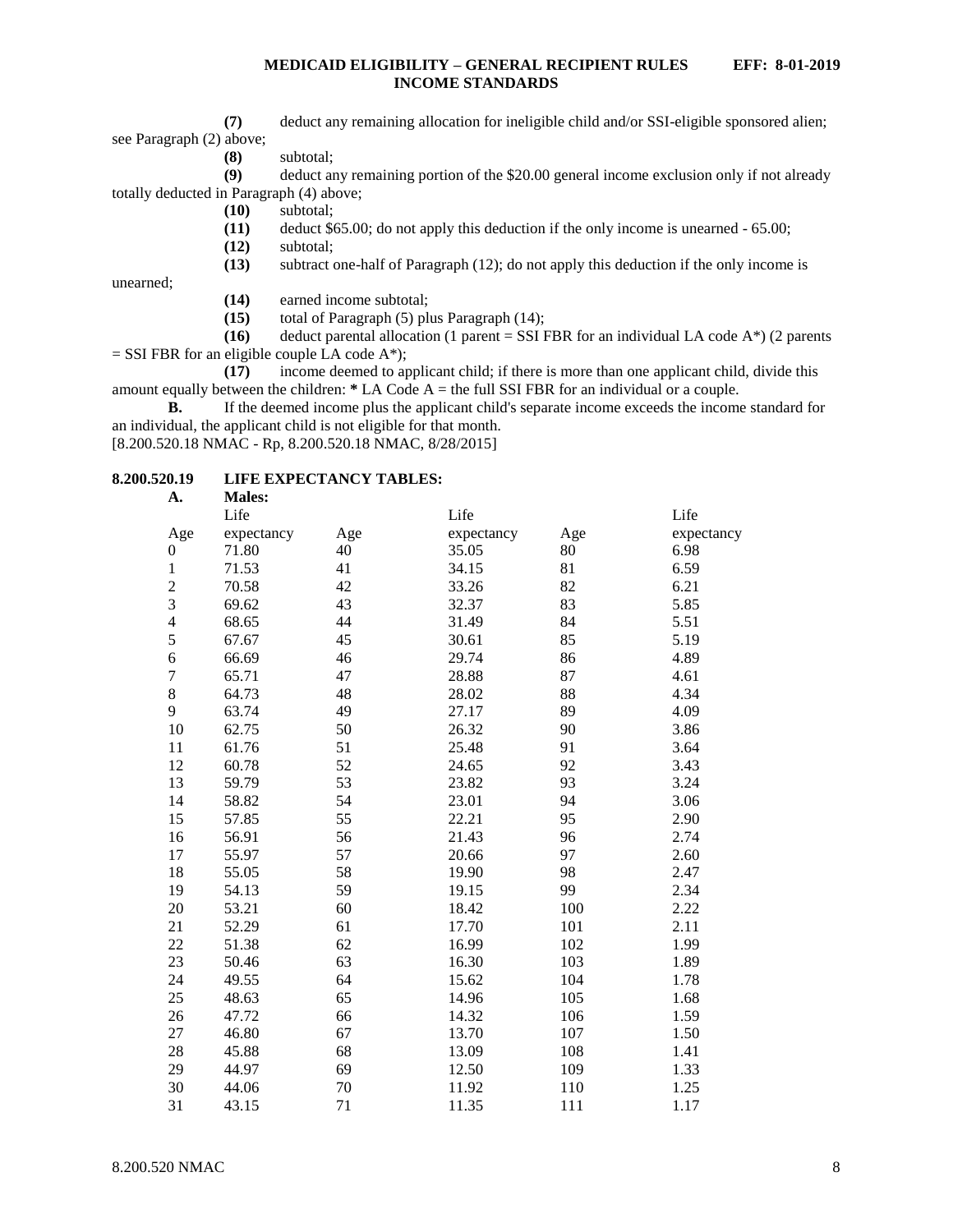| 32                      | 42.24           | 72  | 10.80      | 112 | 1.10       |
|-------------------------|-----------------|-----|------------|-----|------------|
| 33                      | 41.33           | 73  | 10.27      | 113 | 1.02       |
| 34                      | 40.23           | 74  | 9.27       | 114 | 0.96       |
| 35                      | 39.52           | 75  | 9.24       | 115 | 0.89       |
| 36                      | 38.62           | 76  | 8.76       | 116 | 0.83       |
| 37                      | 37.73           | 77  | 8.29       | 117 | 0.77       |
| 38                      | 36.83           | 78  | 7.83       | 118 | 0.71       |
| 39                      | 35.94           | 79  | 7.40       | 119 | 0.66       |
| <b>B.</b>               | <b>Females:</b> |     |            |     |            |
|                         | Life            |     | Life       |     | Life       |
| Age                     | expectancy      | Age | expectancy | Age | expectancy |
| 0                       | 78.79           | 40  | 40.61      | 80  | 9.11       |
| $\mathbf{1}$            | 78.42           | 41  | 39.66      | 81  | 8.58       |
| $\overline{c}$          | 77.48           | 42  | 38.72      | 82  | 8.06       |
| 3                       | 76.51           | 43  | 37.78      | 83  | 7.56       |
| $\overline{\mathbf{4}}$ | 75.54           | 44  | 36.85      | 84  | 7.08       |
| 5                       | 74.56           | 45  | 35.92      | 85  | 6.63       |
| 6                       | 73.57           | 46  | 35.00      | 86  | 6.20       |
| $\overline{7}$          | 72.59           | 47  | 34.08      | 87  | 5.79       |
| 8                       | 71.60           | 48  | 33.17      | 88  | 5.41       |
| 9                       | 70.61           | 49  | 32.27      | 89  | 5.05       |
| 10                      | 69.62           | 50  | 31.37      | 90  | 4.71       |
| 11                      | 68.63           | 51  | 30.48      | 91  | 4.40       |
| 12                      | 67.64           | 52  | 29.60      | 92  | 4.11       |
| 13                      | 66.65           | 53  | 28.72      | 93  | 3.84       |
| 14                      | 65.67           | 54  | 27.86      | 94  | 3.59       |
| 15                      | 64.68           | 55  | 27.00      | 95  | 3.36       |
| 16                      | 63.71           | 56  | 26.15      | 96  | 3.16       |
| 17                      | 62.74           | 57  | 25.31      | 97  | 2.97       |
| 18                      | 61.77           | 58  | 24.48      | 98  | 2.80       |
| 19                      | 60.80           | 59  | 23.67      | 99  | 2.64       |
| 20                      | 59.83           | 60  | 22.86      | 100 | 2.48       |
| 21                      | 58.86           | 61  | 22.06      | 101 | 2.34       |
| 22                      | 57.89           | 62  | 21.27      | 102 | 2.20       |
| 23                      | 56.92           | 63  | 20.49      | 103 | 2.06       |
| 24                      | 55.95           | 64  | 19.72      | 104 | 1.93       |
| 25                      | 54.98           | 65  | 18.96      | 105 | 1.81       |
| 26                      | 54.02           | 66  | 18.21      | 106 | 1.69       |
| 27                      | 53.05           | 67  | 17.48      | 107 | 1.58       |
| 28                      | 52.08           | 68  | 16.76      | 108 | 1.48       |
| 29                      | 51.12           | 69  | 16.04      | 109 | 1.38       |
| 30                      | 50.15           | 70  | 15.35      | 110 | 1.28       |
| 31                      | 49.19           | 71  | 14.66      | 111 | 1.19       |
| 32                      | 48.23           | 72  | 13.99      | 112 | 1.10       |
| 33                      | 47.27           | 73  | 13.33      | 113 | 1.02       |
| 34                      | 46.31           | 74  | 12.68      | 114 | 0.96       |
| 35                      | 45.35           | 75  | 12.05      | 115 | 0.89       |
| 36                      | 44.40           | 76  | 11.43      | 116 | 0.83       |
| 37                      | 43.45           | 77  | 10.83      | 117 | 0.77       |
| 38                      | 42.50           | 78  | 10.24      | 118 | 0.71       |
| 39                      | 41.55           | 79  | 9.67       | 119 | 0.66       |
|                         |                 |     |            |     |            |

[8.200.520.19 NMAC - Rp, 8.200.520.19 NMAC, 8/28/2015]

# <span id="page-9-0"></span>**8.200.520.20 COVERED QUARTER INCOME STANDARD:**

| Date                    | Calendar Quarter Amount      |
|-------------------------|------------------------------|
| Jan. $2019 - Dec. 2019$ | \$1,360 per calendar quarter |